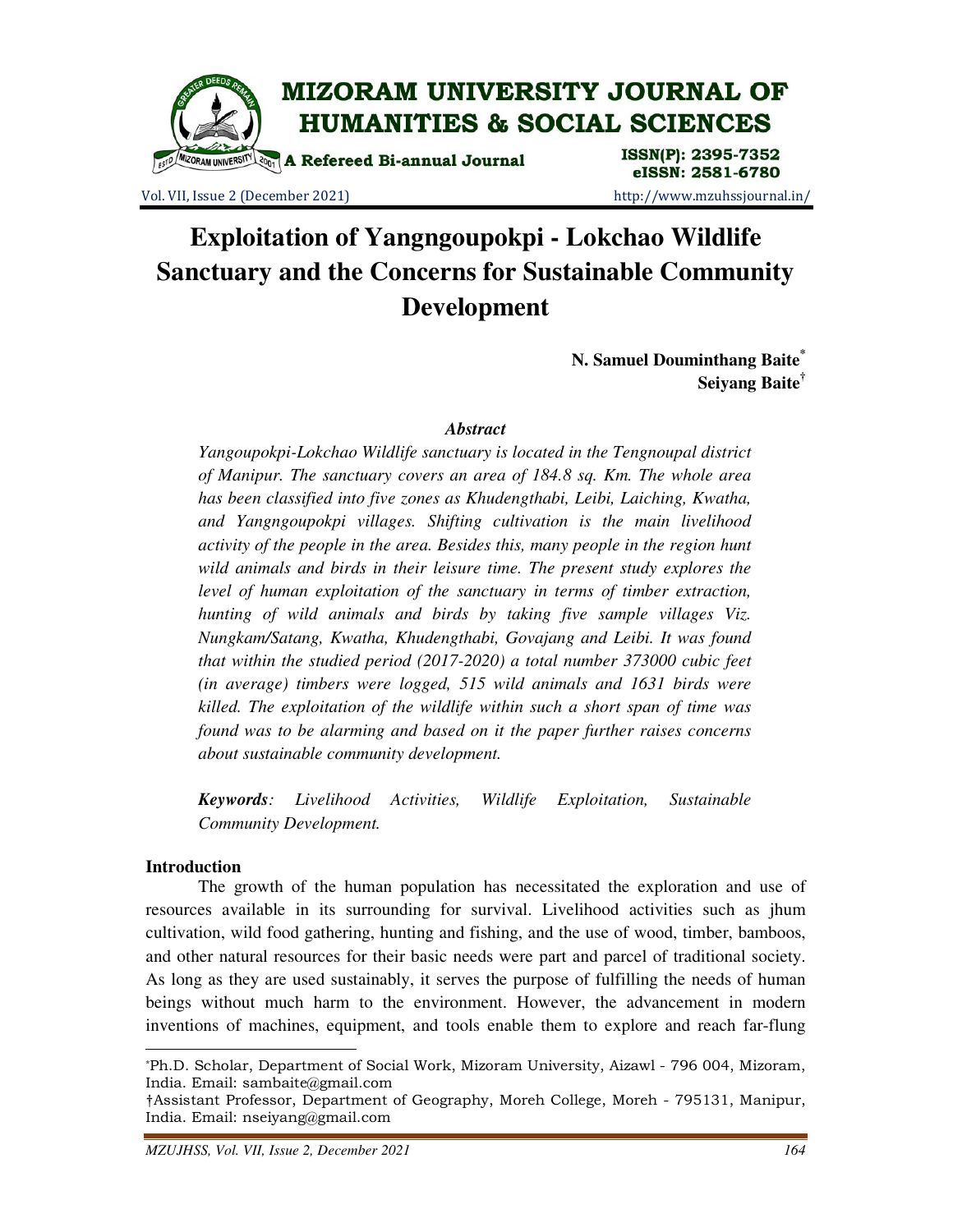areas, gather the required materials, and transport to whichever places they want with the modern transport system. This advancement harms the environment as human beings begin to exploit natural resources for commercial purposes in addition to their basic needs. Excessive use and over-exploitation of natural resources result in disturbance of biogeochemical cycles, atmospheric pollution, global warming, soil erosion, extinction of wildlife, etc. It also raises the issue of sustainable community development. Sustainable development as given by the World Commission on Environment and Development (1987) means "...development that meets the needs of the present without compromising the ability of future generations to meet their own needs." Batie (1989) put forward the idea of sustainable development by stating that "...the current generation must not compromise the ability of future generations to meet their material needs and enjoy a healthy environment." A sustainable community addresses and cares for the current multiple needs of the community by carefully managing the resources available to them while ensuring that the future generations also shall have adequate resources at their disposal. These resources are in the form of human resources, natural resources, and financial resources. Natural or environmental resources such as natural resources, weather, and recreational opportunities form one of the four main forms of community capital (Phillips & Pittman, 2009). The socio-cultural and economic life and welfare of the traditional society, the forest dwellers (villagers), heavily depend on the forest and its resources. According to the changes in season, the social and economic activities of the people also change. This is to adapt to the changing season and also to harvest the maximum out of the resources and opportunities available in different seasons.

## **Methodology**

 The Yangoupokpi-Lokchao Wildlife Sanctuary is located in Tengnoupal district along the Indo- Myanmar border about 110 km from Imphal. It has an area of 185 sq. km and lies between 24°13'51''N to 24°26'N latitude and 94°13'51''E to 94°23'51''E longitude. It has been classified into five zones - Khudengthabi, Leibi, Laiching, Kwatha, and Yangngoupokpi. The temperature of the sanctuary ranges from  $4^{\circ}C$  in January to  $40^{\circ}C$  in June with humidity ranging from 35% (during winter) to 80% (during the monsoon season).

 The present study is quantitative in nature and is based on the primary data collected from the sample villages viz. Khudengthabi, Leibi, Laiching, Kwatha, and Yangngoupokpi. The primary data are collected from the field through key informant interviews during the field visits. For the collection of primary data five villages Viz. Nungkam/Satang, Kwatha, Khudengthabi, Govajang and Leibi were selected. These villages lie within the said sanctuary. A total number of 20 known timber loggers/extractors were interviewed for the data on timber extraction and 60 hunters for collection of data on number of wild animals and birds killed. The data collected was processed and analyzed manually using simple calculations. Results from the collected data are presented in tables. Based on the findings the issues and concerns on sustainable community development are discussed as the alarming rate of exploitation is seen to have a great impact on the overall sustainable development of the community.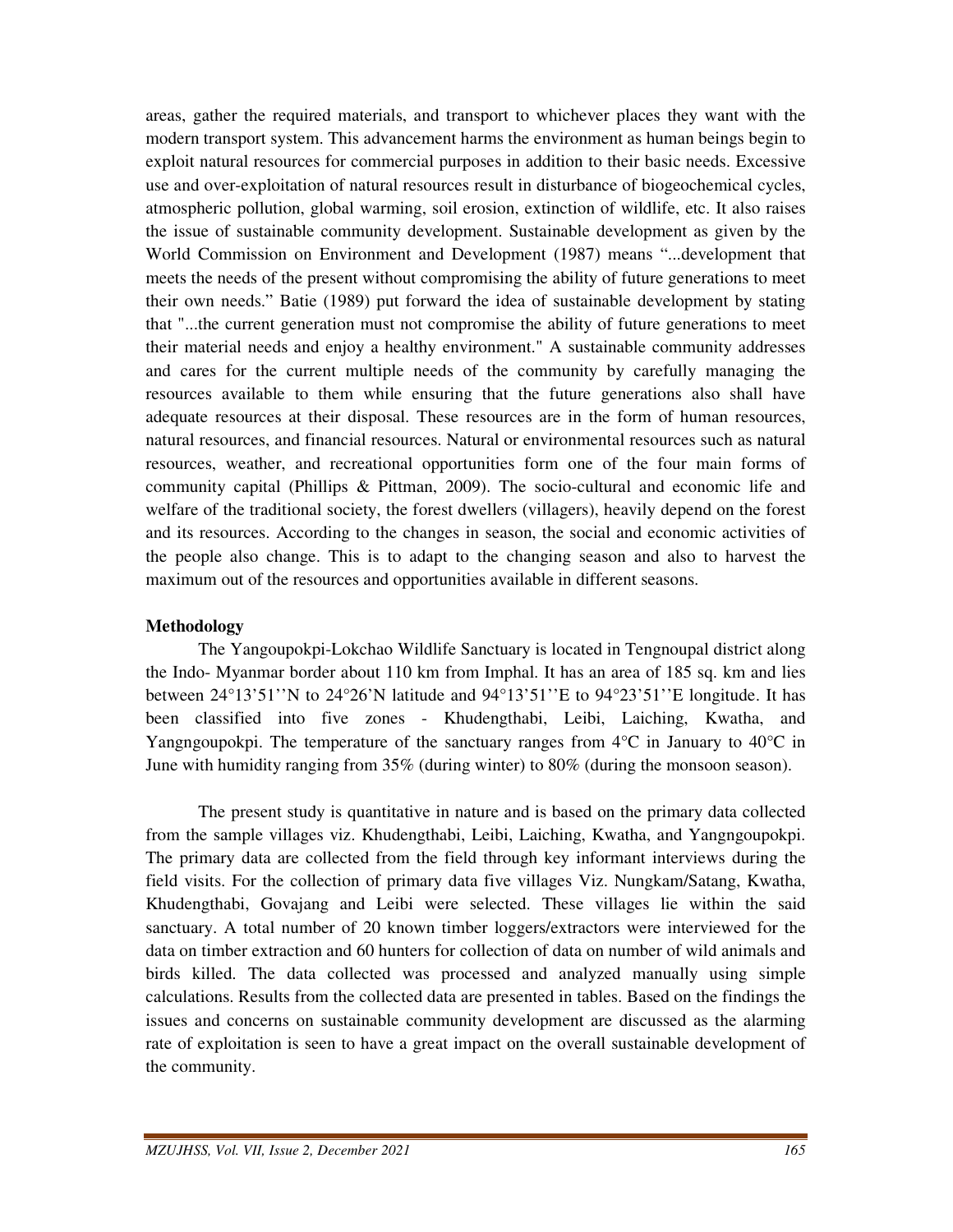## **Results and Discussions**

 The results of the analysis from the collected data are presented in tables followed by a brief explanation. The exploitation is studied under two sub-themes: exploitation of forest resources in the form of timber logging, and the exploitation of wildlife in the form of wild animals hunted and birds hunted in the sanctuary. The analyses are followed by discussions of the issues which further raises the concerns on sustainable community development.

# **Exploitation of Forest in the Sanctuary Area**

 Forest is a natural self-sustaining ecosystem consisting mainly of trees and other species. Trees are large, generally single-stemmed, woody plants. Forest being natural communities it is not static. It responds according to outside influences. Depending upon the systems and angle of the steepness of topography, rainfall, fire wind, glaciations, seismic activity, flooding, animal activity, insulation, and so on results in a diverse response in the growing system. In some places thick forest could be seen, and in others, bushes dominate the region. This is because of the diverse factors influence by the human activities in different parts of the forest areas in terms of continuous cultivation, logging, and hunting of animals and birds. Till the late 1980s, the Yangoupokpi-Lokchao wildlife sanctuary region maintained a thick and dense forest. The sanctuary was endowed with good vegetation and Choukiker (2016) had classified it into four distinct types  $-1$ ) teak forest along the foothills, 2) dipterocarpus spp. forest in the mid-range, 3) the mixed broadleaf upper forest and 4) the riverine bamboo forest. Numerous high commercial value timber trees in the state like teak, dipterocarpus-turbinatus *(khangara)* dipterocarpus-turberculatus *(yangngou)*, michelia champaca *(Leihao)* phoebe-Hainesiana *(Uningthou),* etc. were grown abundantly in this forest. On the other hand, countless species of shrubs and bushes were grown with a considerable amount under the shed of the timber trees in this region. It is in this vegetation that wildlife exists. Till the late 1980s except for *jhum* cultivation, which is the traditional means of livelihood for the people in the area, there was not much disturbance on the sanctuary. But from the 1990s people started logging timber in this region thereby increasing its exploitation for the commercial purpose each year. The trend of timber extraction from the selected villages for the last four years (2017-2020) is presented in Table 1.

| Name of Vill.   | (Cubic<br>2017 | (Cubic<br>2018 | 2019<br>(Cubic | 2020 (Cubic   | Total  |
|-----------------|----------------|----------------|----------------|---------------|--------|
|                 | ft. in avgs.)  | ft. in avgs.)  | ft. in avgs.)  | ft. in avgs.) |        |
|                 | $n=20$         | $n=20$         | $n=20$         | $n=20$        |        |
| Nungkam /Satang | 40,000         | 35,000         | 34,000         | 10,000        | 119000 |
| Kwatha          | 30,000         | 27,000         | 30,000         | 7,000         | 94000  |
| Khudengthabi    | 25,000         | 20,000         | 10,000         | 2,000         | 57000  |
| Govajang        | 20,000         | 15,000         | 5,000          | 3,000         | 43000  |
| Leibi           | 3,0000         | 22,000         | 6,000          | 2,000         | 60000  |
| Total           | 145,000        | 119,000        | 85,000         | 24,000        | 373000 |

Table 1: Extraction of timber from the forest (in cubic feet)

*Source: Computed from Primary Data* 

 Table 1 presents the approximate amount of timber extraction from the forest in cubic feet for the last four years (2017-2020) in the studied villages. In 2017, the volume of logging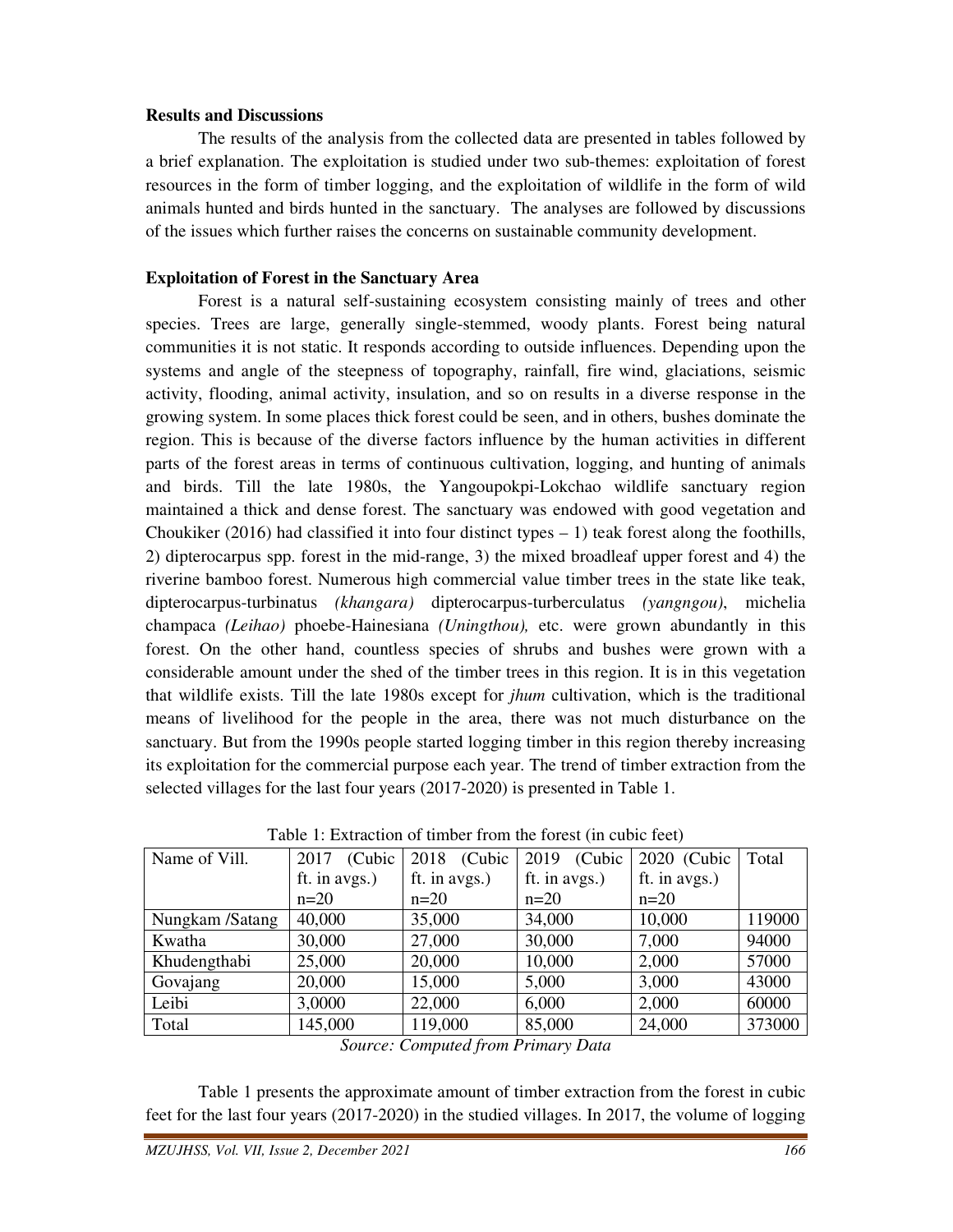forest was found to be 145,000 cubic feet on average from these villages. This has declined to 119,000 cubic feet in the following year. In 2019, it has again abruptly changed the logging volume which constitutes to be 85,000 cubic feet and in 2020 the commercialized timber quantity went down to only 24,000 cubic feet. There is a constant decline in the volume of timber logging the reason for which could not be specifically tabled. However, information from the informants reveals that it is partly due to the decreasing availability of timber in the easy to access places and also the lockdown that happened in 2020.

 In the village-wise breakup, Nungkam/Satang village constitute the largest extraction within the studied years amounting to 119000 cubic ft. in avgs. This is followed by Kwatha village with 94000 cubic ft. in avgs. The third-largest extraction comes from Leibi villages with 60000 cubic ft. in avgs followed by Khudengthabi and Govajang villages with 57000 and 43000 cubic ft. in avgs. The logging or extraction is done by different groups/individuals and they may not be necessarily inhabitants of the said villages.

 According to the information given by the key informants, in the initial stage of timber were extracted manually using axe, saw, and *daos.* After some time, automatic handsaw machines came to be used and the extracted rate grew numerously. The logged trees were initially transported in rounds to the nearest town and cities for further processing using four-wheelers like shaktiman and trucks. However, with the coming of portable sawmills, sawmills were set up in different places in the forest itself and the logged timbers were cut into pieces in the shape of rectangle or any other sizes as required. This eased the transportation struggles and also become more profitable as they transport only what could be sold. Though the extraction and selling of timber gave some financial benefits to the extractors and the villagers the negative consequences of this massive extraction are far more devastating. The local people are physically felt the consequences. They complain of increasing temperature, less availability of wild foods and animals, etc. Other consequences are points in which a large scale of deforestation makes far-reaching consequences are habitat destruction of wild animals (tree-using animals are deprived of food and shelter), increased soil erosion due to reduction of vegetation cover, reduction in the oxygen liberated by plants through photosynthesis, decrease in the availability of forest products, loss of cultural diversity, loss of biodiversity, scarcity of wood for fuel, lowering of the water table due to more run-off, etc. The sudden gushing of water of the *Lailok* river during heavy rainfall days is witnessed by the people annually. This phenomenon is not yet even a decade old, it's a recent happening the cause of which can be link to the destruction of the forest.

## **Exploitation of Wildlife in the Sanctuary Area**

 Though wildlife can have complex composition and understanding wildlife in this study is understood as the undomesticated animal species which includes wild animals and birds. The age-old livelihood strategies of human beings include hunting, trapping, fishing, and gathering wild foods. In most tribal communities hunting of bigger wild animals are considered as honour and a sign of valour or manliness for men. Till this day the tribal communities in the hilly regions continue these occupations for their sustenance as well as for commercial purposes. Professional hunters and trappers know the season and place to hunt or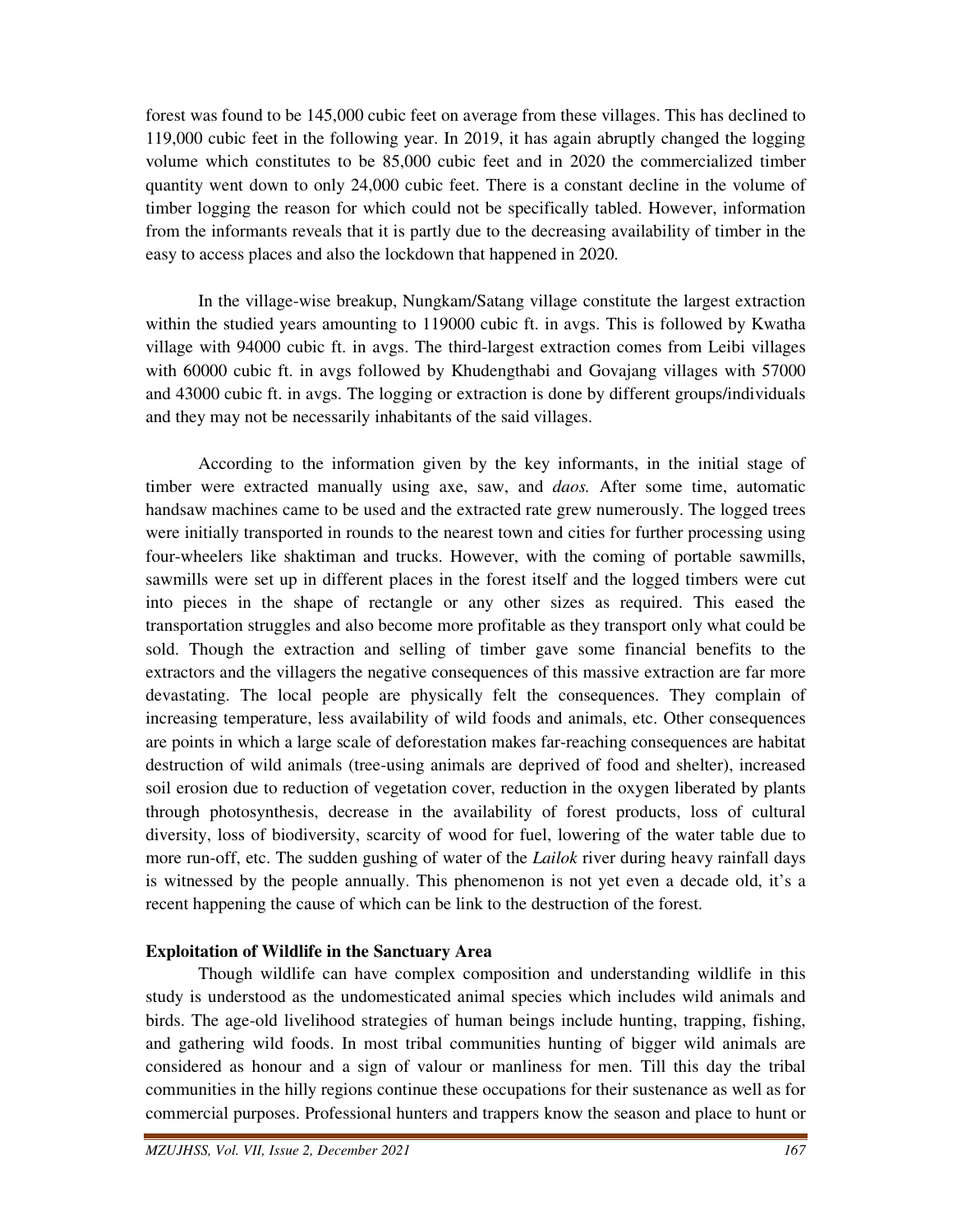trap different varieties of animals. The exploitation of wildlife in this paper is studied under two sub-themes – animals killed and birds killed during the studied years. The number (approximate) of animals killed from 2017-2020 from the selected villages is presented in Table 2.

| Name of animals | 2017           | 2018           | 2019   | 2020   | Total          |
|-----------------|----------------|----------------|--------|--------|----------------|
|                 | $n=60$         | $n=60$         | $n=60$ | $n=60$ |                |
| Tiger           | 2              |                |        |        | $\overline{2}$ |
| Bear            | 3              | 4              | 1      |        | 8              |
| Leopard         | 1              |                |        |        | 1              |
| Deer            | 28             | 98             | 32     | 12     | 170            |
| Wild pig        | 60             | 35             | 34     | 59     | 188            |
| Snake           | 3              | $\overline{2}$ |        |        | 5              |
| <b>Fox</b>      |                |                |        |        | 1              |
| Porcupine       | 25             | 30             | 20     |        | 75             |
| Wild elephant   | 2              |                |        |        | $\overline{2}$ |
| Monkeys         | 13             | 24             | 3      | 9      | 49             |
| Hoolock Gibbon  | $\overline{2}$ | 1              |        |        | 3              |
| Red deer        | 5              | 4              |        | 2      | 11             |
| Total           | 145            | 198            | 90     | 82     | 515            |

Table 2: Number of wild animals killed in the sample villages from 2017-2020

*Source: Computed from Primary Data* 

 The types of animals mostly hunted in the study are tiger, bear, leopard, deer, wild pig, snake, fox, porcupine, wild elephant, monkeys, hoolock gibbon, red deer. The table shows that throughout the studied year wild pig with 188 numbers is the most killed animal followed by deer with 170. Porcupine with 75 numbers is the third largest animal killed followed by monkeys with 49 in numbers. Red deer (11), bear (8) snakes (5) are other animals killed in the area. During the studied year three hoolock gibbons, two wild elephants, two tigers, and one fox were also killed. The year 2018 witnessed the highest number of animals killed and the least in 2020. The volume of animals killed peak in 2018 and decrease subsequently in 2020.

| Name of birds          | 2017           | 2018   | 2019   | 2020   | Total |
|------------------------|----------------|--------|--------|--------|-------|
|                        | $n=60$         | $n=60$ | $n=60$ | $n=60$ |       |
| Dove                   | 49             | 38     | 10     | 5      | 102   |
| Owl                    |                | 2      |        |        | 3     |
| Parrot                 | 20             | 15     | 30     | 80     | 145   |
| hornbill               |                | 6      | 4      | 21     | 38    |
| Swan (gam vatot)       | $\overline{2}$ |        |        |        | 3     |
| Red jungle fowl (ahpa) | 200            | 70     | 97     | 121    | 488   |
| Woodpecker             | 3              | 4      |        |        |       |
| Spruce Grouse (Vagih)  | 150            | 200    | 275    | 220    | 845   |
| Total                  | 432            | 335    | 417    | 447    | 1631  |

Table 3: Number of birds killed in the sample villages from 2017-2020

*Source: Computed from Primary Data*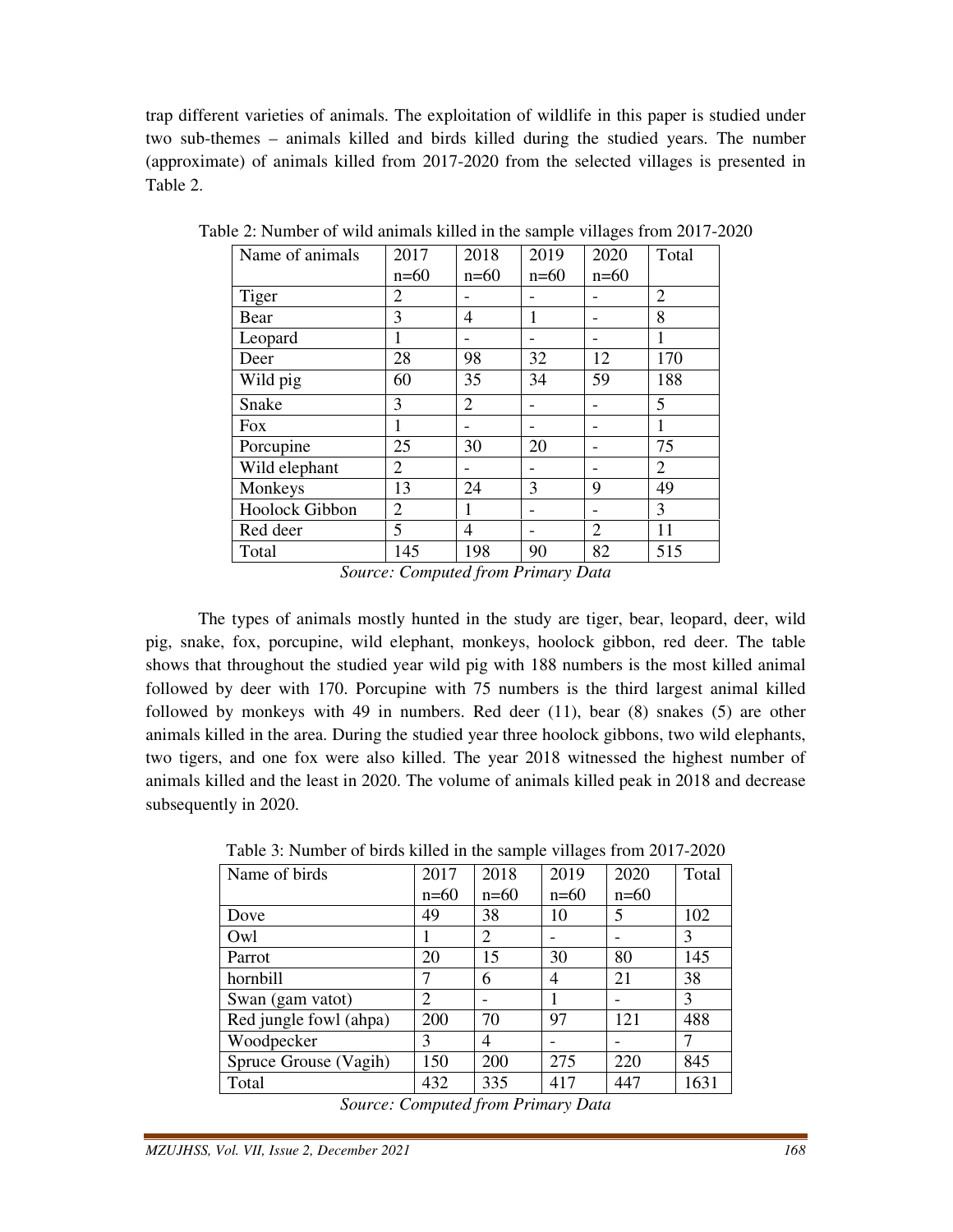Table 3 presents the volume of birds killed among the many birds that exist in the sanctuary and killed by the people nine main species of birds are chosen as they are the bigger ones and approximate records could be obtained. These birds are either hunted with a gun, shot with slings, or are trapped using different methods of trapping strategies. As seen in the table the year 2020 shows the highest number of birds killed with 447 birds. This is followed by the year 2018 with 432 birds and the year 2019 witnessed the killing of 417 birds. The year 2018 shows the lowest number of birds killed. With regards to the different types of birds killed, spruce grouse *(Vagih)* stood the highest with a huge number of 845. This is followed by the red jungle fowl *(ahpa)* with 488 in numbers. Parrot with 145 and dove with 102 are other species of birds that are widely killed. Hornbill, which is a very attractive and highly valued bird is also largely killed with 38 in numbers. Woodpecker, swam and the owl is also killed in small numbers.

#### **Concerns on Sustainable Community Development**

 The concept of community development is a complex one. It is an interdisciplinary field of study and no one subject or field of study has a cent percent expertise or authority on it. In addition to this complexity, the addition of sustainability had made the concept all the more complex. However, attempts have been made by different scholars in different fields of studies to simplify this complex concept. For the present study to understand the concept of community development the definition is given by Green and Haines (2002 is taken into account. According to them, "Community development is a planned effort to produce assets that increase the capacity of residents to improve their quality of life. These assets may include several forms of community capital: physical, human, social, financial and environmental." The definition speaks about the creation of assets so that from those assets the residents, members of the community, can improve their quality of life. Further, among the various forms of capital mentioned in the definition environmental capital is directly linked with natural and cultural resources. Yap (2013) gives three important functions of the environment which are essential in maintaining a particular quality of life - 1) as a supplier of resources, renewable and non-renewable; 2) a sink for the waste of human activities; and 3) as a source of life support system especially air, water, soil and assimilative capacities provided by various ecological processes. The concern here is, by making use of the natural resources - timber, animals, and birds have the residents improved their quality of life? At the face value, the answer may be positive especially from the financial gain they accumulated through timber logging. However, on interactions with key informant interviews and deeper analysis it was revealed that a large chunk of benefits accrue from timbers logging goes to the agents and *mahajons* (wealthy people who own/controls the means of production, transportation and sale of the goods). These people are mostly non-residents of the villages. In most cases the village communities only provide labor force and earn some meagre amount from it.

 Community development is also inevitably characterized by power struggles and conflict, this too is a potential barrier to sustainability (Bridger & Luloff, 1999). The struggle or conflict according to them is between those who seek to maximize growth and profits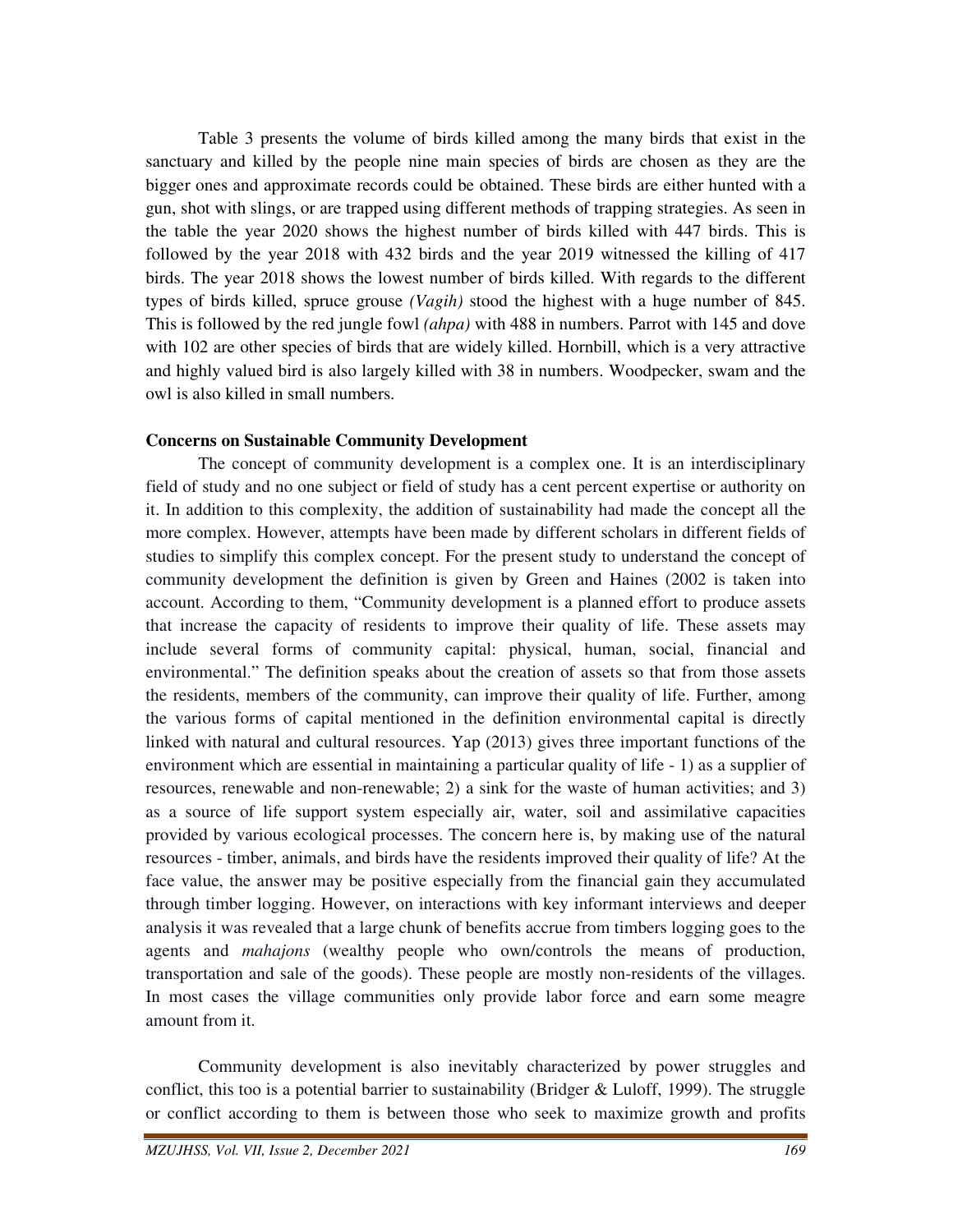generated through economic development activities, here mainly timber logging and wildlife hunting, and those who are attempting to create reasonably self-sufficient communities by balancing the growth with the local ecosystem or the environment. The same types of struggles and conflicts were revealed by the key informants. The struggle is between the direct beneficiaries, the exploiters, and the residents who are more aware of the ill effects of exploitation and the issue of sustainability. Concern residents care about the future generations who will be deprived of the rich natural resources that this generation enjoys while most of the exploiters and direct financial beneficiaries talk about instant economic improvement to improve the quality of life.

 There is also great concern on the sustainability of the resources, the natural resources. The idea of sustainability is simple yet significant. The simple idea is that if forest and its resources have supported life and the human need for the past centuries without much human disturbance then it should also serve the same in the coming generations. If human beings cut trees they should replace them by reseeding the land. The natural process of environmental changes in itself is not a serious concern because it has a certain degree of resilience. However, when the environmental disturbance is caused by human activities at a speed with which the natural system cannot balance human demands and environmental capacity the concern for sustainability arises. 'The caring capacity and the assimilative capacity of the ecosystem are put at risk. The caring capacity of the ecosystem means the amount of life it can support and the assimilative capacity means the ability to heal itself (Yap, 2013)'. To be a sustainable community is to use the resources to meet the present needs at the same time ensure that the future generations also will have the same resource to meet their needs. The sustainability of the resources exploited in the studied areas is a big concern. With this rate of timber logging and hunting of wild animals and birds, it will be unfortunate that the future generations will be deprived of the rich forest resources.

## **Conclusion**

With the current rate of exploitation, be it timber, animals, or birds, there is a great possibility of destruction of the wildlife sanctuary and also the sustainable livelihood practices of the villagers. It also puts the concept of sustainable community development at stake. Checks and balances on the use of natural resources are the need of the hour. Strong and sustainable community development requires the cooperation and participation of the residents, members of the community, in the development process. The issue of the power structure in the community also plays an important role. In traditional villages where power is concentrated among the few, especially the chiefs/chairmen of the village, it is imperative to convince them and make them part of the process. The exploitation of the forest and the wildlife in the said sanctuary are mostly done with the permission or knowledge of the chiefs/chairmen. They are often the direct beneficiaries of the profits that come especially from timber logging. Wise use of the environmental resources for the development of the community is highly advisable.

\*\*\*\*\*\*\*